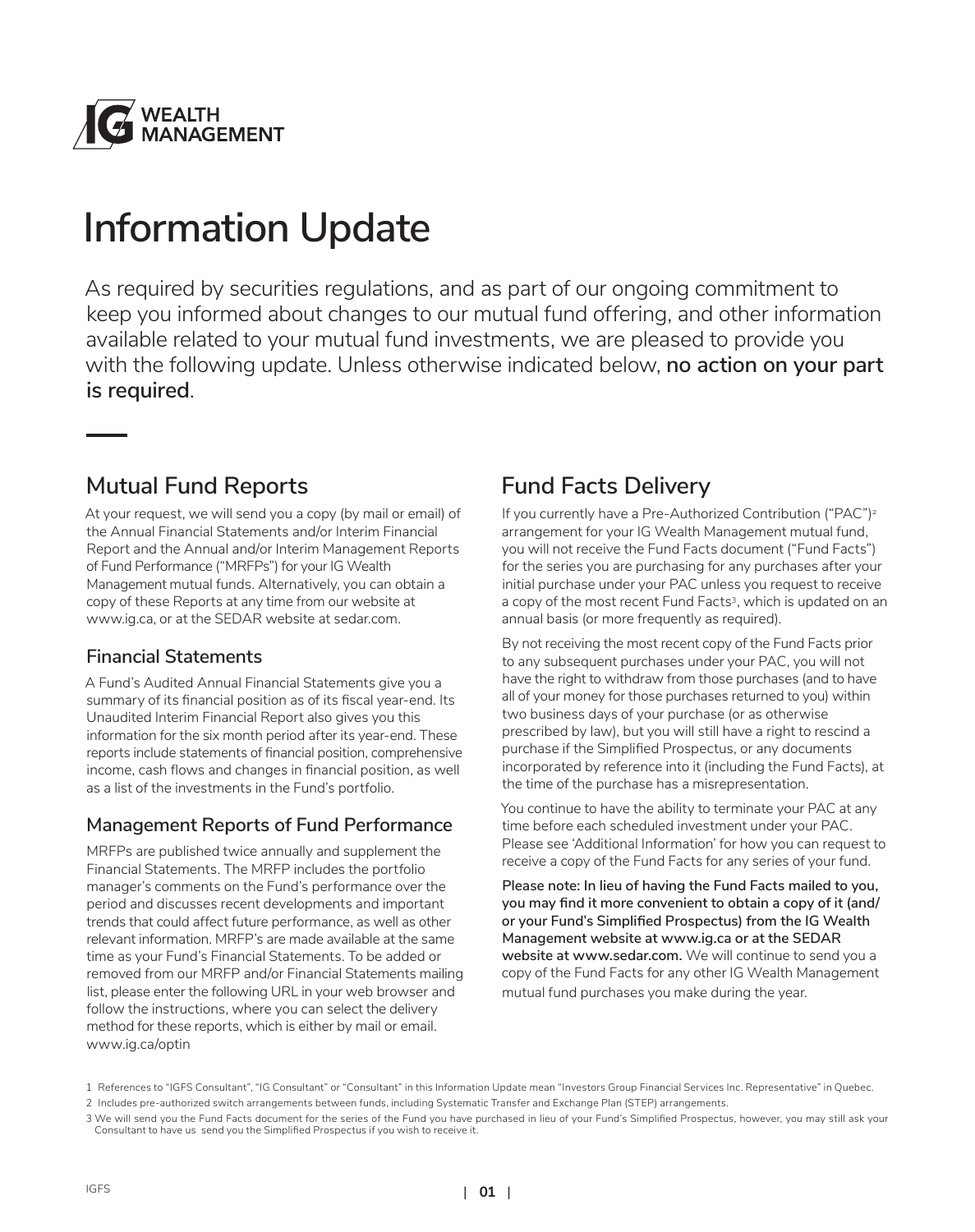### **Redemptions**

You may redeem all or part of your investment in any IG Wealth Management mutual fund by completing a redemption request, writing a letter to the Distributor (at the address listed below), or at the election of the Distributor, by other means including telephone, if appropriate arrangements are in place. Securities of your Fund may be redeemed at their net asset value calculated on the valuation day that a redemption request is received at one of our regional offices, or by an IG Wealth Management Consultant, provided that the redemption request is received prior to 3:00 p.m. (Central time) on any business day<sup>4</sup>. Redemption requests received after 3:00 p.m. (Central time) on a business day, or on a nonbusiness day, will be executed at the net asset value per unit/ share calculated on the following business day4. When submitting a redemption request in writing, any outstanding Unit or Share Certificates should be attached where applicable. If the Unit or Share Certificate is not attached, a redemption request will not be processed unless and until you provide us with the Unit or Share Certificate, a satisfactory indemnity or missing security fixed penalty bond. In addition, if you have granted a security interest in or pledged shares or units as collateral for a loan, we may be unable to process a redemption request with respect to those securities until we receive confirmation from your lender, which you must obtain (unless your lender has made other arrangements), that the securities have been released.

Other than in the case of an automatic redemption or complete redemption of an investment in a Fund, withdrawals must not be less than \$100. A redemption order may be cancelled by a Fund if, after requesting a redemption, you fail to comply with all requirements necessary to complete the redemption. Your Fund would then repurchase the same number of shares or units that were redeemed, and you will be responsible for payment of the amount that the repurchase price exceeds the redemption price.

Please consult your Fund's Simplified Prospectus for more details.

### **Additional Information**

A copy of a Fund's current Simplified Prospectus, Fund Facts and Annual Information Form will be provided, without charge by writing to IG Wealth Management at 447 Portage Avenue, Winnipeg, Manitoba, R3B 3H5 or, in Quebec, 2001, boulevard Robert-Bourassa, Bureau 2000, Montreal, Quebec, H3A 2A6, or by calling toll-free 1-888-746-6344 (in Quebec 1-800-661-4578) or by sending a message by facsimile to 1-866-202-1923 or by sending us an email to our general inquiry address at http://www.investorsgroup.com/en/ contact-us/Contact-us.

Telephone calls with the National Service Centre may be recorded by electronic or other means for the purpose of confirming your instructions in respect to trades and for IGFS's compliance purposes. Other telephone calls with IGFS client service representatives may be recorded for quality assurance purposes.

#### **Do you wish to have your name added to or removed from our mailing lists?**

If you wish to be added to or removed from our mailing lists to receive any Reports (Annual and Interim Financial Statements, and the Annual and Interim MRFP for your IG Wealth Management mutual funds), or the Fund Facts of your Fund (if you are purchasing under a PAC), please contact your Consultant or call us directly at the number shown above. **Please note that you will still receive your client portfolio statement or account statement and investment confirmations (and other notices required by law or otherwise).**

### **Statement of Registrant Relationships**

#### **Related and Connected Issuers**

#### **A. GENERAL**

Under certain circumstances, Investors Group Financial Services ("IGFS") may deal with you or for you in securities transactions where the issuer of those securities or the other party to the transaction is IGFS or a party having an ownership or business relationship with IGFS.

Since these transactions may create a conflict between IGFS's interest and yours, IGFS is required by securities law to disclose to you certain relevant matters relating to the transactions. This statement contains a general description of the required disclosure.

<sup>4</sup> For IG Mackenzie Real Property Fund, redemption requests must be received by the Fund at least 30 days prior to the valuation day on which the units will be redeemed. Valuation days for IG Mackenzie Real Property Fund are on the last business day of each month and on the 15th day of each month (or the business day immediately following the 15th if the 15th is not a business day). For units acquired on or after January 1, 2000, a transfer fee of up to 2% of the net asset value of units transferred into another IG Wealth Management fund may be payable to the Fund if the transfer is made within 18 months (548 days) of the date the units were acquired.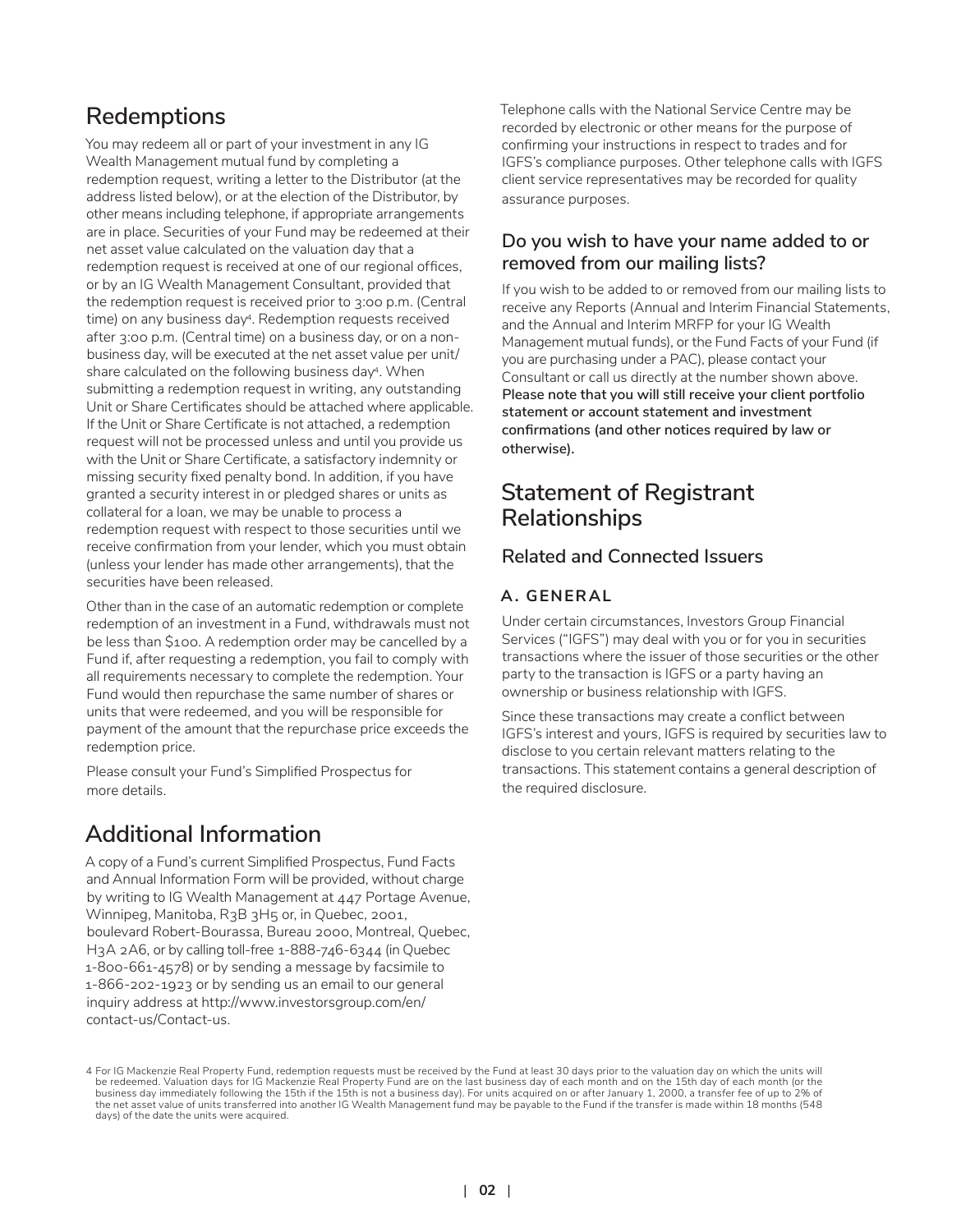#### **B. IMPORTANT CONCEPTS**

**"Connected Issuer"** – issuer or selling securityholder is a connected issuer of IGFS where the issuer or selling securityholder is distributing securities and one of them, or a related issuer of one of them, has a relationship with any of the following persons or companies that may lead a reasonable prospective purchaser of the securities to question if IGFS and the issuer are independent of each other for the distribution:

- IGFS;
- a related issuer of IGFS:
- a director, officer or partner of IGFS; or
- a director, officer or partner of a related issuer of IGFS.

**"Influential Securityholder"** – Generally includes a securityholder that exercises influence over an issuer on the basis of direct or indirect ownership of securities aggregating more than 20% of the voting rights or entitlements to distributions of an issuer (or more than 10% if accompanied by the entitlement to nominate at least 20% of a board of directors).

**"Related Issuer"** – A person or company is a related issuer to IGFS if:

- the person or company is an Influential Securityholder of IGFS;
- IGFS is an Influential Securityholder of the person or company; or
- IGFS, and the person or company are a related issuer of the same third person or company.

A list of Related Issuers and Connected Issuers of IGFS together with a concise statement of the relationship between them and IGFS is set out below.

#### **C. DISCLOSURE**

Where IGFS acts as your dealer or advises you with respect to securities issued by IGFS or by a Related Issuer or, in the course of distribution, by a Connected Issuer, IGFS must disclose the nature and extent of its relationship with the issuer of the securities, or that IGFS is the issuer. IGFS will also disclose to you where IGFS knows or should know that, if as a result of IGFS acting as your dealer or advisor, securities will be purchased from or sold to IGFS, a Related Issuer or, in the course of distribution, from a Connected Issuer.

The following is a list of the time and manner in which these disclosures will be made:

- Where IGFS buys or sells securities for your account, the required disclosure will be contained in the trade confirmation and account statement which are sent to you;
- Where IGFS advises you with respect to the purchase or sale of securities, the disclosure must be made prior to the giving of the advice, either through the receipt of this disclosure or otherwise; or

• Where IGFS underwrites securities, the required disclosure will be contained in the prospectus or other document being used to qualify those securities.

IGFS may, from time to time, be deemed to be related or connected to one or more issuers for purposes of this disclosure and other rules of the securities laws. IGFS may have acted, and is prepared to continue to act, where permitted by law, as an advisor, dealer or underwriter with respect to securities of such Related Issuers and Connected Issuers and to provide the full range of services customarily provided by IGFS in respect of securities of other issuers. IGFS shall carry out such services in the ordinary course of its business in accordance with our usual practices and procedures and in accordance with all applicable disclosure and other regulatory requirements.

#### **D. REVISION OR AMENDMENT**

Revisions or amendments to this statement will be provided to each client periodically. An up to date version of this statement is available on request from the Compliance Department as specified below.

### **Disclosure of Related Issuers and Connected Issuers**

The following is a list as of May 1, 2022 of issuers that are Related Issuers or Connected Issuers to IGFS by virtue of the ownership of equity interests, directly or indirectly, by affiliates or subsidiaries of Power Financial Corporation ("PFC").

- Mackenzie Northleaf Private Credit Fund
- Mackenzie Northleaf Private Infrastructure Fund
- Mackenzie Greenchip Global Equity Pool
- Mackenzie Global Environmental Equity Fund (Cayman) Ltd.
- Mackenzie Global Environmental Equity Master Fund (Cayman) LP
- Northleaf Capital Partners Private Funds
- Pargesa SA
- Portage Fintech Acquisition Corporation
- Investors Syndicate Limited
- Power Corporation of Canada
- Mackenzie Mutual Funds
- Groupe Bruxelles Lambert
- IG Wealth Management Mutual Funds
- Ontex NV
- Imerys S.A.
- Counsel Mutual Funds
- Canada Life Mutual Funds
- Great-West Lifeco Inc.
- Great-West Lifeco Finance (Delaware) LP
- Great-West Lifeco Finance 2018 LP
- Great-West Lifeco U.S. Finance 2020, LP
- Mackenzie Master Limited Partnership
- The Canada Life Assurance Company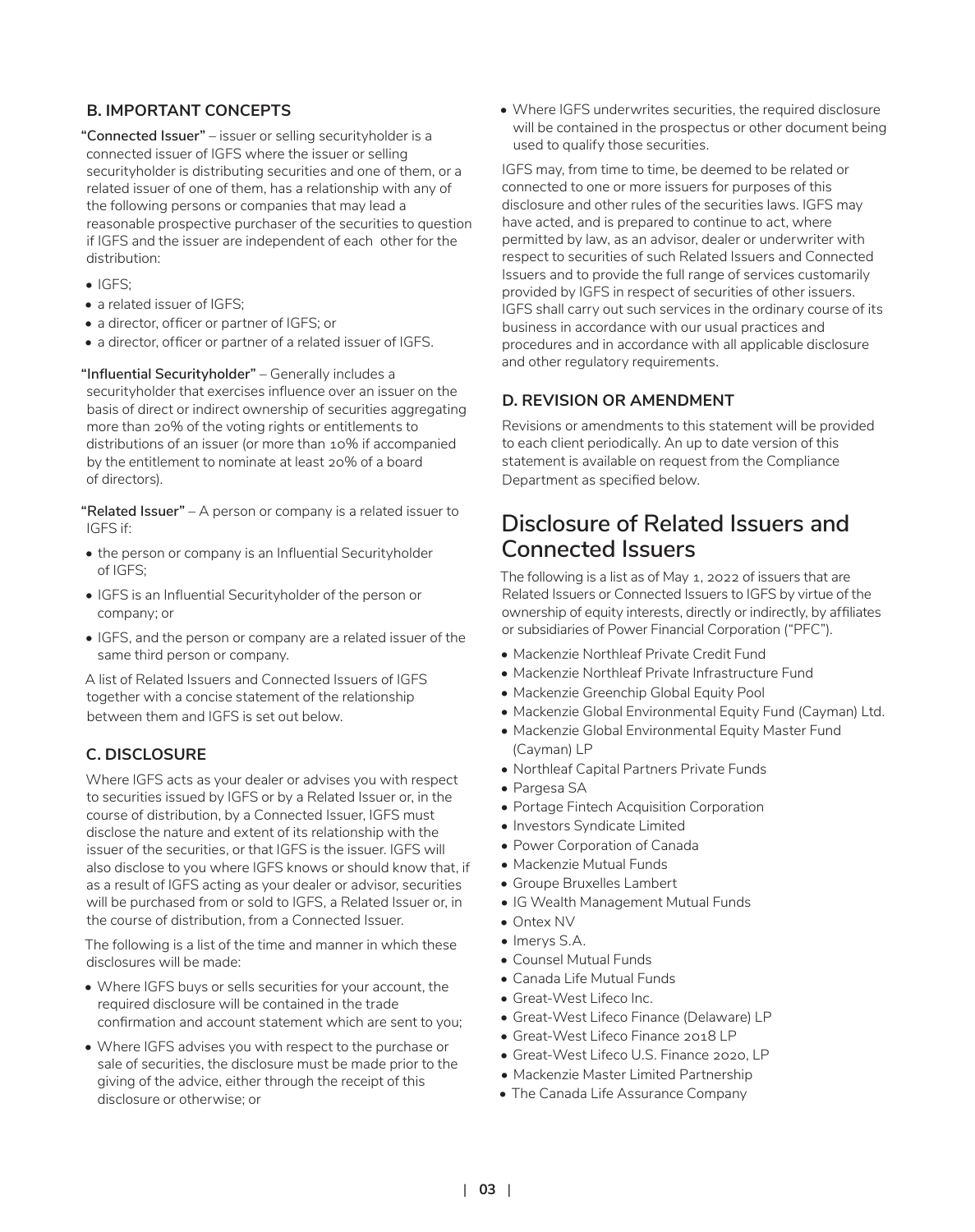- Canada Life Capital Trust
- IGM Financial Inc.
- Howson Tattersall Pool Funds
- Mackenzie Exchange Traded Funds
- Putnam Canadian Fixed Income Global Alpha Fund
- Mackenzie Global Large Cap Quality Growth Pooled Fund
- IPC Multi-Strategy Alternatives Pool
- 37 Capital BlueScale Fund, Ltd.
- 37 Capital Fixed Income Opportunities Fund, Ltd.
- Personal Capital Corporation
- Mackenzie Institutional Series, LP
- Mackenzie Emerging Markets Small Cap Master Fund (Cayman) LP
- Mackenzie Emerging Markets Small Cap Fund (Cayman) Ltd.
- Mackenzie Emerging Markets Long/Short Opportunities Master Fund (Cayman) LP
- Mackenzie International Quantitative Large Cap Master Fund (Cayman) LP
- Mackenzie International Quantitative Large Cap Fund (Cayman) Ltd.
- Mackenzie International Quantitative Small Cap Master Fund (Cayman) LP
- Mackenzie International Quantitative Small Cap Fund (Cayman) Ltd.
- Mackenzie Segregated Funds
- IG Risk Parity Private Pool
- SGS SA
- Umicore
- The Lion Electric Company
- Empower Finance 2020, LP

# **Disclosure of Related Registrants**

In addition, IGFS wishes to advise its clients if it has any principal shareholders, officers, partners or directors who are also principal shareholders, officers, partners or directors of another securities registrant (a "Related Registrant") and to provide details of the policies and procedures adopted to minimize the potential for conflict of interest resulting from these relationships.

As of May 1, 2022, each of the following Related Registrants may also be a direct or indirect subsidiary of PFC.

#### **Related Registrants in Canada**

- Power Pacific Investment Management Inc.
- Canada Life Investment Management Limited
- Mackenzie Financial Corporation
- Counsel Portfolio Services Inc.
- Investors Group Securities Inc.
- IPC Investment Corporation
- WealthSimple Inc.
- IPC Securities Corporation
- Wealthsimple Digital Assets Inc.
- I.G. Investment Management, Ltd.
- Grayhawk Investment Strategies Inc.
- Putnam Investments Canada ULC (operating as "Putnam Management" in Manitoba)
- PanAgora Asset Management, Inc.
- Quadrus Investment Services Ltd.
- Canadian ShareOwner Investments Inc.
- Excel Private Wealth Inc.
- Canada Life Securities Ltd.
- Northleaf Capital Partners (Canada) Ltd.

In addition, Related Registrants may include other dealers and advisors which become subsidiaries of PFC.

A Related Registrant may from time to time have directors and/or officers who are also directors and/or officers of another Related Registrant.

Each of PFC and the Related Registrants is a separate legal entity that generally carries on its business independently. However, a Related Registrant may enter into arrangements with another Related Registrant respecting such matters as the provision of support services, distribution or products and services, and client referrals.

Conflicts of interest resulting from the above relationships are minimized in a number of ways. Regulations, policies and procedures made by the industry regulating bodies restrict and otherwise regulate the relationships among dealers, advisors and Related Registrants and govern their relationships with one another and clients. As well, each Related Registrant has its own conflict of interest policies. Compliance with both internal and external regulations, policies and procedures are monitored at all levels of the company under the guidance of the Corporate Compliance Department.

In addition to the foregoing, officers and employees of each Related Registrant are subject to Codes of Conduct governing their actions and internal compliance policies and procedures.

For further information concerning these matters, please contact the Compliance Department at:

#### **Investors Group Financial Services Inc.**

447 Portage Avenue Winnipeg MB R3B 3H5

Or call our toll-free client line at 1-800-216-7244 or in Québec 1-800-204-6396.